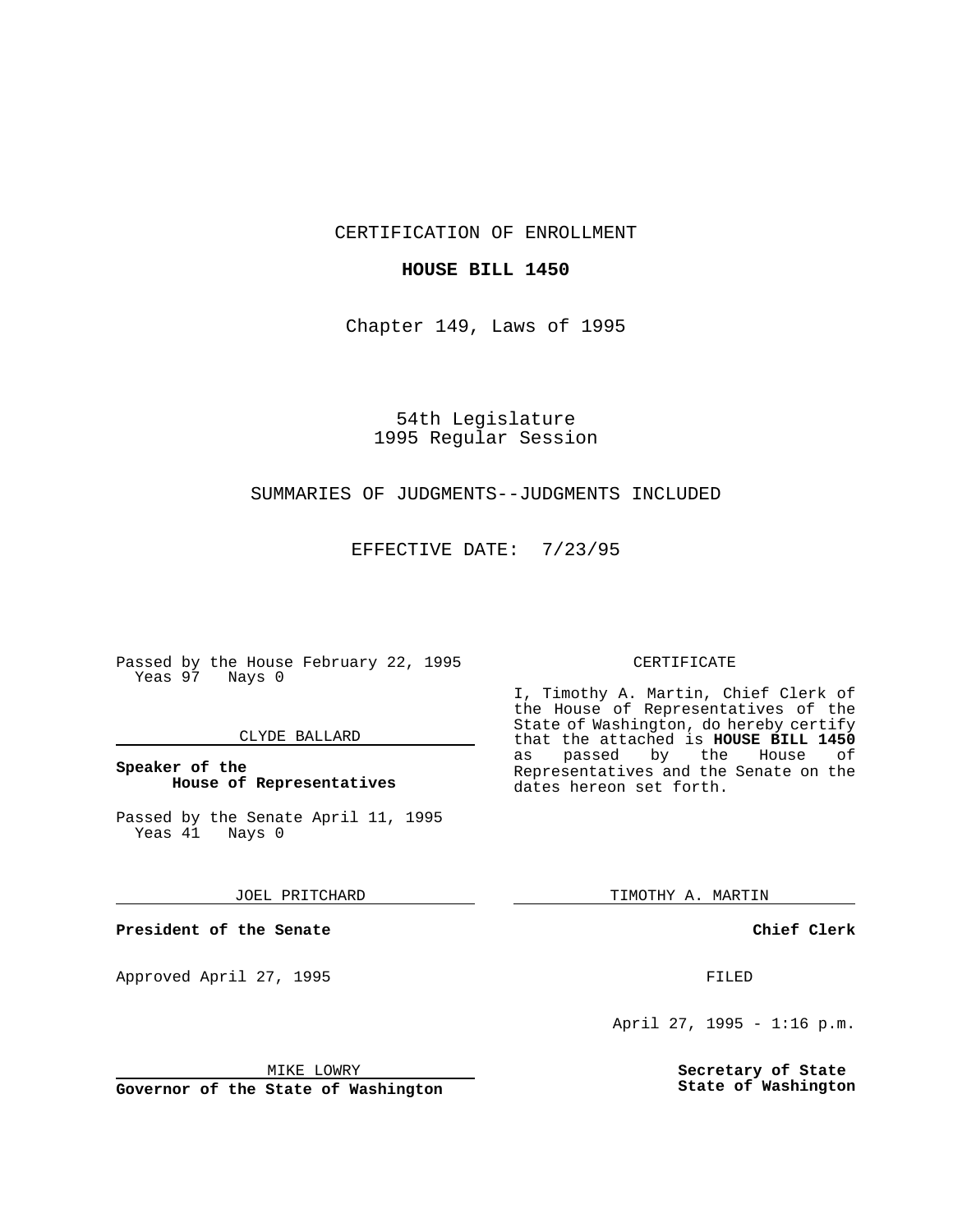# **HOUSE BILL 1450** \_\_\_\_\_\_\_\_\_\_\_\_\_\_\_\_\_\_\_\_\_\_\_\_\_\_\_\_\_\_\_\_\_\_\_\_\_\_\_\_\_\_\_\_\_\_\_

\_\_\_\_\_\_\_\_\_\_\_\_\_\_\_\_\_\_\_\_\_\_\_\_\_\_\_\_\_\_\_\_\_\_\_\_\_\_\_\_\_\_\_\_\_\_\_

Passed Legislature - 1995 Regular Session

**State of Washington 54th Legislature 1995 Regular Session By** Representatives Appelwick and Padden

Read first time 01/25/95. Referred to Committee on Law and Justice.

 AN ACT Relating to summaries of judgments; and amending RCW 4.64.030.

BE IT ENACTED BY THE LEGISLATURE OF THE STATE OF WASHINGTON:

 **Sec. 1.** RCW 4.64.030 and 1994 c 185 s 2 are each amended to read as follows:

 The clerk shall enter all judgments in the execution docket, subject to the direction of the court and shall specify clearly the amount to be recovered, the relief granted, or other determination of the action.

 On the first page of each judgment which provides for the payment 11 of money, including judgments in rem, mandates of judgments, and 12 judgments on garnishments, the following shall be succinctly summarized: The judgment creditor and the name of his or her attorney, the judgment debtor, the amount of the judgment, the interest owed to the date of the judgment, and the total of the taxable costs and attorney fees, if known at the time of the entry of the judgment. If the attorney fees and costs are not included in the judgment, they shall be summarized in the cost bill when filed. This information is included in the judgment to assist the county clerk in his or her